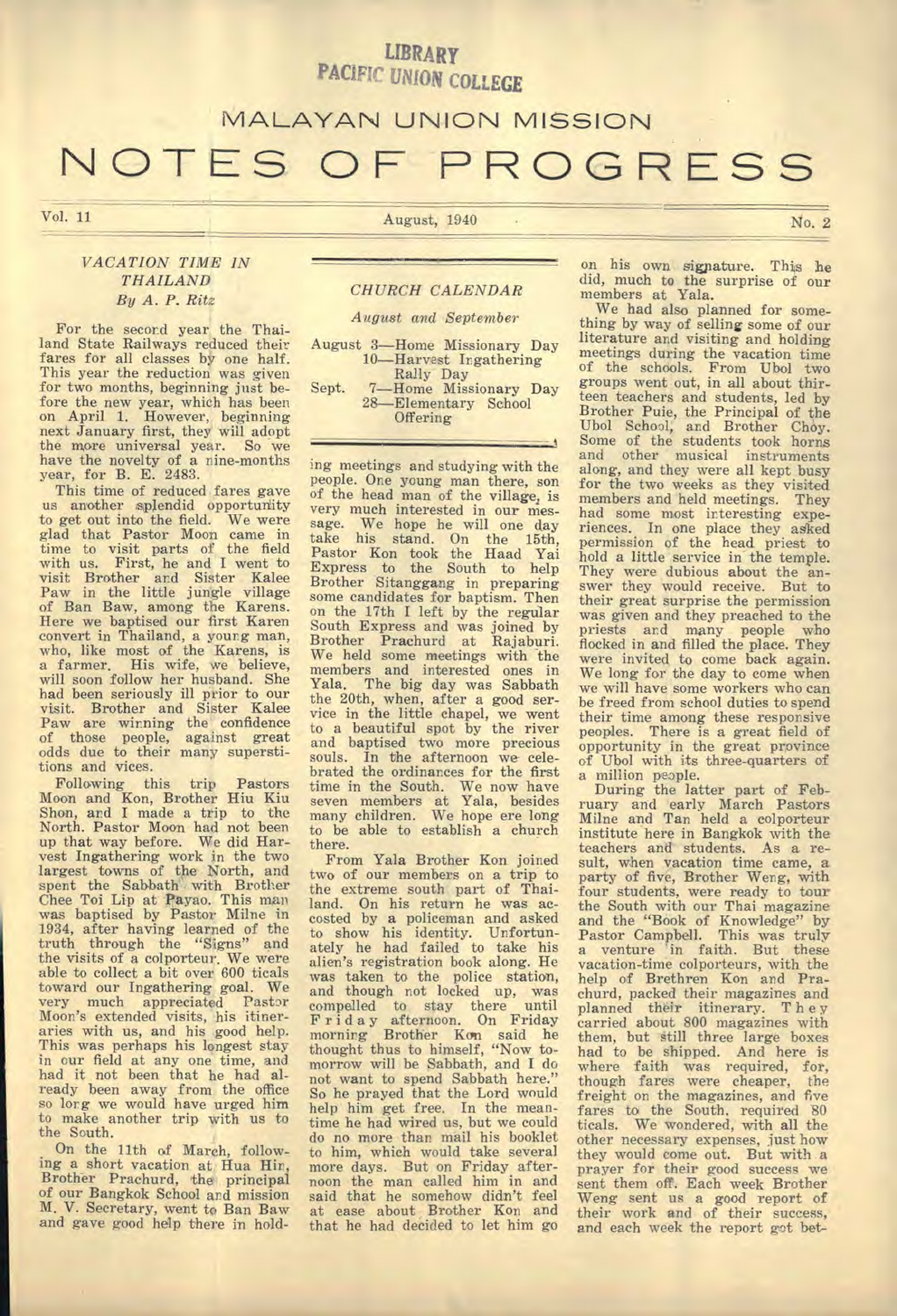#### Page 2

ter. Well the Lord surely did bless them and *give* them favour. In Trang they were kindly treated by the wife of *a* Chinese pastor for another mission. Three of them even took the boat and went as far as the island of Puket, to the North of Penang. In all they sold a total of 2681 books and magazines, or 1345 "Book of Knowledge" and 1336 "Chuchart." They took in nearly 450 ticals. The mission paid all of Brother Weng's expenses and helped some on travel and freight for the others. So they had a wonderful experience in working for the Lord, got to see more of their country, and the four students each made a net profit of 12 ticals after all expenses were met and the books and magazines paid for. They were gone for 25 days. One of the students who had not had had so much experience, went along with ore of the others at first. But he thought: "This is no use. I ought to go and work too, alone. But I have no strength to do it." But he said that he decided to pray about it, and that then he got a little strength. So he prayed more and got more strength, till later he went alone and found that by God's help he could sell too.

So all in all the last few months have been busy ones and happy ones. Our school vacations and the reduced fares afford wonderful opportunities. My fourth trip was to Ubol, on to Kulu, where Brother Boon Mee has his dispensary, and on by pony to Ban Na Uit, where we have a group of 'five believers as well as some small children. We are glad for the Lord's blessings and we ask that all remember His work in Thailand. Though we will soon leave for the homeland we know that His work will go on. We are so grateful for the coming of the Geschkes, and for the continued progress and success of the medical work.

#### *WITH OUR KUALA LUMPUR SCHOOLS*

#### By Mrs. J. M. Nerness

In other days our Adventist boys and girls in Kuala Lumpur have been provided with the opportunity for a Christian education in our own schools. As a result two fipe institutions are carrying on a good work:—The Te Sin School gives education in Chirese and the Mountview English School is devoted exclusively to the teaching of English. Both have made healthy growth this

#### NOTES OF PROGRESS August, 1940



*Mountview English School, Kuala Lumpur* 

past year in enrollment as well as in other respects.

The Mourtview School enrollment has almost doubled that of 1939. To provide for these added students it was necessary to move our Mission office to a less desirable location. Present accommodations are filled to capacity. Many boys and girls are available and there is need of still another classroom,. It is the hope of the Principal, Mrs. T. M. Lien, and her associate, Mrs. K. T. Kong, that such provision can be made to take care of the many who are desirous of attendance. As they come and their parents appeal for admittance, we feel that a great opening lies before us in working for these young people.

We have over fifty of the choicest boys and girls this year. This has made a preponderance of nonadventist students but the standard of church school work has not beer. sacrificed. Should you visit the school you would note the S. D. A. atmosphere which prevails.

Mrs. Lien and the writer were encouraged by the visits with the parents. They expressed confiderce in the work of our school. One mother remarked, "We are happy that our children can go to your school for you are following a definite programme and our children are making progress." Others warmly expressed themselves. Several parents are sending their children to the Sabbath School.

The teachers are working diligently and results are being seen in their endeavour. Each week the J. M. V. programme is enjoyed by the boys and girls, and the Progressive classes are hard at work. Soon the new school uniform will be in evidence.

Let us pray that God will guide and provide a means of strengthering His Kingdom by pressing into these opportunities that lie before us. May the Lord bless us as we unite in working for Him so that many can be ready for His very soon coming.

#### *"S. S. KUCHING" SCORES DIRECT HITS*

#### *"Past Records" reported sunk*

The 2nd Quarter communique from the "Land of the White Rajahs" reported the sinking of "Past Records" by the destroyer "Kuching Sabbath, School."

The enemy vessel was sighted at the beginning of the 2nd quarter off the 3rd mile coast, and under the command of Captain Allen Chong, the "S. S. Kuching" gave chase with engines at full steam ahead. Progress was made each Sabbath as the "S. S. Kuching" closed in on its prey, manoeuvered for a chance to shoot a torpedo.

It was on the eighth Sabbath that contact was made and the first shell fired. The Investment shells of the gunners which were fired with the greatest accuracy, tore big holes in the thick armoured sides of the battleship. A stiff resistance was experienced but Rally Day did a lot to rouse up the spirits of the gunners who went at the work with new vigour.

"Past Records" biggest gun, the 1st Quarter was silenced by the direct hits from Investment Shells, which necessitated a hasty retreat. This was not the end, however. The chase continued until the 13th Sabbath when the "S. S. Kuching" made the final attempt to smash the "Past Record." A torpedo sped on its deadly errand, straight at the bow, and a few minutes<br>later, a violent explosion announced the final destruction of another enemy battleship.

Well done, "S. S. Kuching."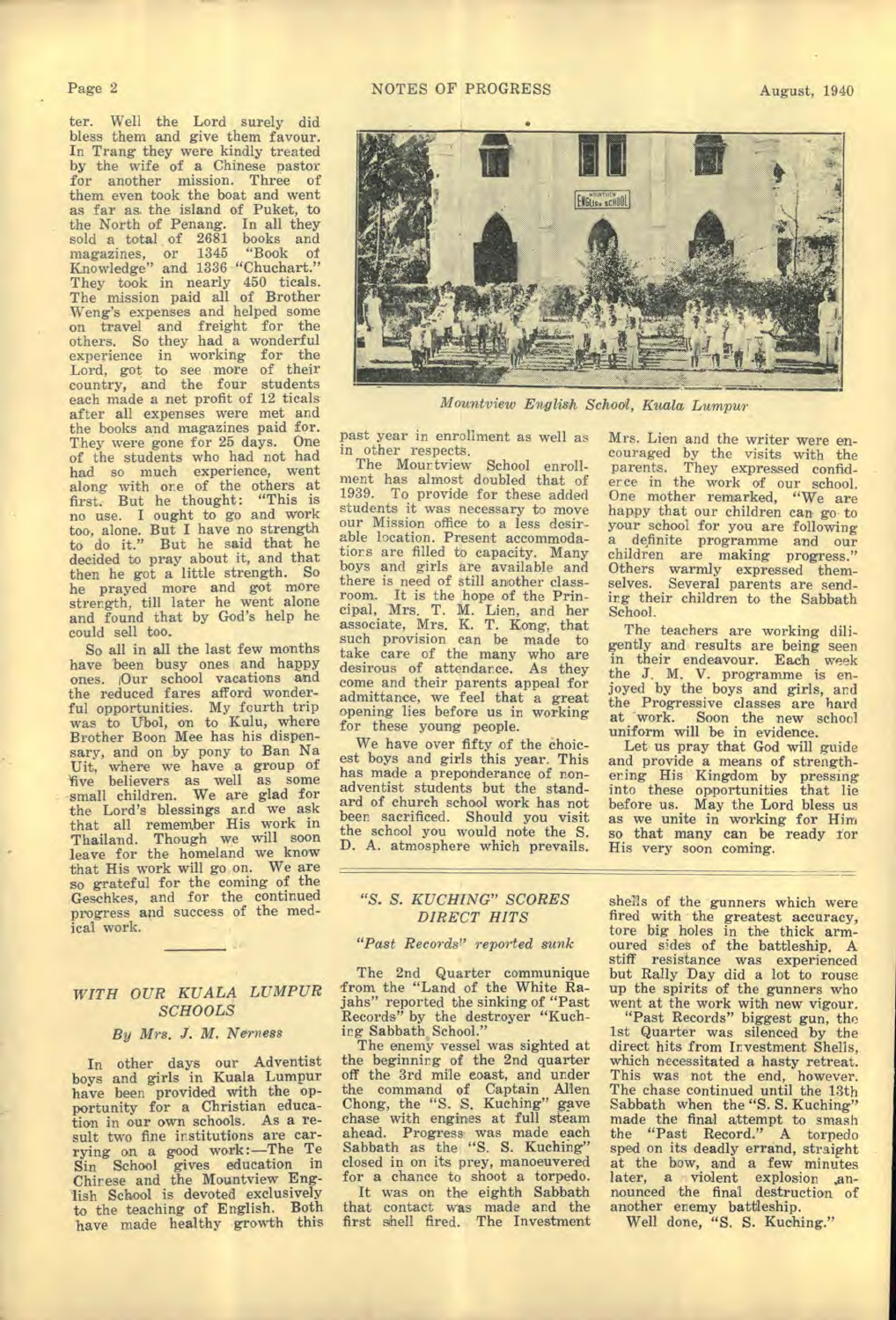#### August, 1940 NOTES OF PROGRESS

Page 3

#### **REPORT OF TITHE AND SABBATH SCHOOL OFFERINGS**

#### **MALAYAN UNION — HALF-YEAR ENDING 30TH JUNE 1939 and** 1940

#### (All items in Local Currency)

| Mission                                                              | Tithe<br>1939<br>$-1940$                           |                                                      | Gain                                            | Percentage<br>of Gain              | Sabbath School<br>1939                           | 1940                                               | Loss or Percentage<br>Gain<br>Loss or Gain       |                                                         |
|----------------------------------------------------------------------|----------------------------------------------------|------------------------------------------------------|-------------------------------------------------|------------------------------------|--------------------------------------------------|----------------------------------------------------|--------------------------------------------------|---------------------------------------------------------|
| B. N. Borneo<br>F. I. China x<br>Malay States<br>Sarawak<br>Thailand | 850.46<br>539.35<br>6.655.32<br>518.67<br>1,098.16 | 909.07<br>2,122.27<br>7.291.30<br>644.95<br>1,624.39 | 58.61<br>1,582.92<br>635.98<br>126.28<br>526,23 | 7%<br>293%<br>$10\%$<br>24%<br>48% | 303.70<br>130.55<br>2.349.92<br>222.01<br>393.23 | 293.22<br>155.79<br>2,723.23<br>\$312.11<br>502.42 | 10.48L<br>25.24G<br>373.31G<br>90.10G<br>109.19G | $3\%$ L<br>$19\%$ G<br>$16\%$ G<br>$41\%$ G<br>$28\%$ G |
| Totals                                                               |                                                    | 9,661.96 12,591.98                                   | 2,930.02                                        | 30%                                | 3,399.41                                         | 3,986.77                                           | 587.36G                                          | $17\%$ G                                                |

x Report to 30th April both years. *Leonard F. Bohner, Treasurer* 

#### *SABBATH SCHOOL RALLY DAY IN KUALA LUMPUR By K. T. Kong*

It would have been a pleasure for any one to have witnessed the programme rendered by the Kua-la Lumpur School on June 18 in commemoration of the sixty second anniversary of the Sabbath School Department.

Besides the members who usually meet at the headquarters church, there were also gathered many representatives from the three branch Sabbath Schools. This cheered the hearts of all present as an unusually large gathering joined in song and prayer for the special occasion. Our music was assisted by the violin accompaniment of our faithful lay-worker Brother Santiago De-**Cruz** 

The platform of the church was appropriately decorated. Thought and careful planning was devoted to make this day a success, and much credit should go to Mrs. Nerness, the superintendent, for the well arranged and inspiring programme.

After the opening exercises and the special duet rendered by Mr. and Mrs. Lien, Brethren Lien, R. Abdy and K. T. Kong took up in a very impresive way such topics as: "Importance of the Sabbath School," and "The Future of the Sabbath School" respectively. The audience gave attentive interest to these talks, and they gained inspiration to make greater strides towards the progress of the Sabbath School work in this city.

At the close of the meeting, enrollment cards were given to those who desired to become members of the Sabbath School. We are glad to say that quite a few signed and determined to help in the great purposes of this important department.

#### **NINE DAYS ON THE TATAU** *By Leonard F. Bohner*

A baptism, a dedication of a church, the organization of a church, treating scores of sick and other interesting activities filled the nine days that Pastor W. W. R. Lake and I spent on the Tatau River, Sarawak, some weeks ago.

The first Sabbath of our stay on this fascinating river we were agreeably surprised at the fine little church built entirely by the Dyak brethren under the supervision of Brethren Elam Sinaga without a cent of cost to the Mission.

This new church is near longhouse Raiyon the chief of which is a faithful member. It is on a hill some thirty feet above and a hundred feet back from the river. Every board and shingle was cut in the jungles and fashioned by the brethren. In some instances to find the most suitable and enduring timber they paddled sev-eral days up the river where after cutting the trees they would roll the logs to the river, making rafts of them and float them down to the church site.

Following a fine Sabbath School, the officers of which were Iban brethren, Pastor Lake thoroughly examined the six candidates who were baptized in the afternoon. The workers on the river certainly had done a splendid work of preparation for ready answers were forthcoming on every doctrinal point

The week was spent in visiting longhouses up and down the river and treating the sick. At one lorghouse after many had been treated and advice on healthful living and hygiene given, the chief made a speech. He said that "the gods have come to heal us and tell us how to live." He was thinking of the physical side of•

life but we explained that we could help them in other ways also.

It is thrilling to spend time visitirg these primitive people. These children of note are very responsive to kindness and sympathy but far from carefree. Devil worship and visit of the evil spirits are a constant fear to them night and day they are ever on the lookout for some manifestation of the spirits they so dread.

Pastor Lake during this week had his first experience, of sleeping in an Iban longhouse with the pigs and fowl roaming at will just a few feet beneath his bed and the inhabitants of the longhouse sitting around talking and laughing watching us prepare for bed. The place of honour is just outside the chief's door with more often than r.ot several heads hanging just over the cot.

A testimony meeting in which those that were just baptized took part was most heartening. Several arose and with tears said that they had long feared the spirits ard had broken all of the commandments of God but now that they had accepted Jesus everything was different. Others mentiored that they used to have horrible dreams which made their lives miserable, since becoming Christians they were free from these terrible hightmares. They told of overcoming pernicious ha-bits that had held them in bondage for years.

It is a never-to-be-forgotten sight to see these jungle people, former headhunters, taking their full place in church organization as Sabbath School leaders, deacons and other offices, standing in their semi-rude condition with their tattoo marks still visible but going about their various duties happily yet with dignity and reverence.

The. last Sabbath of our visit